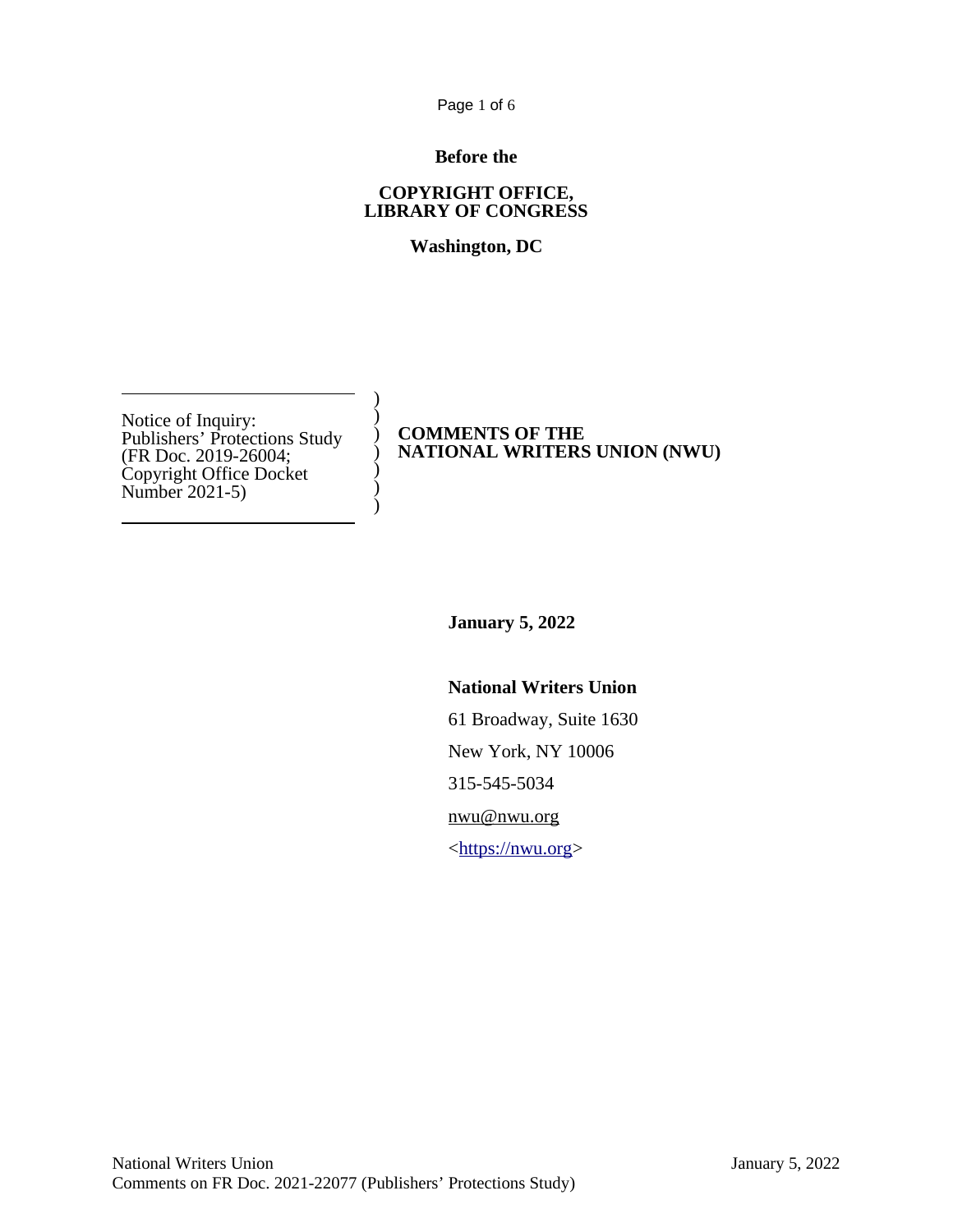### Page 2 of 6

The National Writers Union (NWU) submits these comments in response to the Notice of Inquiry (NOI) by the U.S. Copyright Office, "Publishers' Protections Study," FR Doc. 2021- 22077, Copyright Office Docket Number 2021-05, 86 *Federal Register* 56721-56726 (October [1](#page-1-0)[2](#page-1-1), 2021)<sup>1</sup>, the initial comments submitted in response to that Notice of Inquiry<sup>2</sup>, and the roundtable held by the Copyright Office on December 9, 2021, at which we testified<sup>[3](#page-1-2)</sup>.

The NWU is an independent national labor union that advocates for freelance and contract writers and media workers. The NWU includes local chapters as well as at-large members nationwide and abroad. The NWU works to advance the economic conditions of writers and media workers in all genres, media, and formats. NWU membership includes, among others, journalists, fiction and nonfiction book authors, poets, novelists, playwrights, editors, academic writers, business and technical writers, website and e-mail newsletter content providers, bloggers, social media producers, podcasters, videographers, illustrators, photographers, graphic artists, and other digital media workers. The NWU is a member of the International Federation of Journalists (IFJ), which represents 600,000 media professionals from 187 labor unions and associations in more than 1[4](#page-1-3)0 countries.<sup>4</sup>

As an organization of writers and multimedia journalists, our concern is with the potential impact of new protections for publishers on the livelihoods of the individuals who create what the NOI describes as "news content".

<span id="page-1-0"></span><sup>1.</sup> By notice promulgated on November 9, 2021 (86 *Federal Register* 62215-62216, FR Doc. 2021-24506), the deadline for additional comments in response to this notice of inquiry was extended through January 5, 2022.

<span id="page-1-1"></span><sup>2.</sup> Publishers Protections Study Comments, [<https://www.regulations.gov/docket/COLC-2021-0006/comments>](https://www.regulations.gov/docket/COLC-2021-0006/comments). 3. "Publishers' Protections Study Roundtable",

<span id="page-1-2"></span><sup>&</sup>lt;[https://www.copyright.gov/policy/publishersprotections/roundtable-agenda.pdf>](https://www.copyright.gov/policy/publishersprotections/roundtable-agenda.pdf).

<span id="page-1-3"></span><sup>4. &</sup>quot;About IFJ: The Global Voice of Journalists", <[https://www.ifj.org/who/about-ifj.html>](https://www.ifj.org/who/about-ifj.html). The NWU also endorses the comments being submitted in this docket by the IFJ, and urges the Copyright Office and Congress to keep in mind the impact of U.S. copyright law and regulations on journalists and other creators worldwide.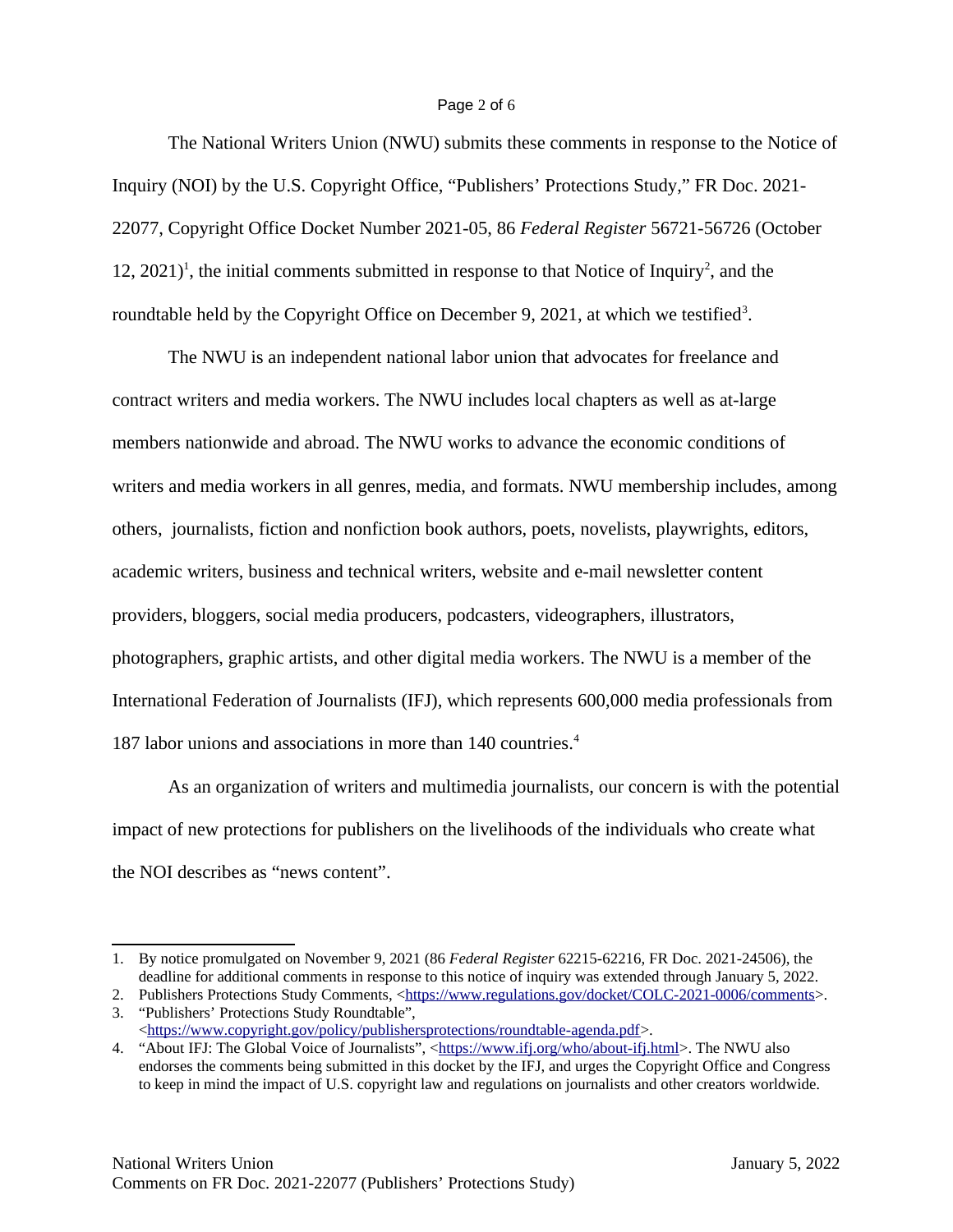#### Page 3 of 6

Despite the legal fiction of "works for hire", *publishers* (other than self-publishers, who are implicitly but significantly overlooked in the  $NOI<sup>5</sup>$  $NOI<sup>5</sup>$  $NOI<sup>5</sup>$ ) do not actually create the copyrighted works at issue in the NOI. These works are created by *journalists*.

The future of journalism – the concern that underlies the NOI – depends not so much on the future of news publishers (many of whom, especially online, are being disintermediated by self-publishers) as on the future of journalists' ability to earn a living from our creative work.

From a perspective that centers the concerns of the affected community of journalists, question (4) (f) of the NOI is critical: "Should authors receive a share of remuneration, and if so, on what basis?" Our answer to this question is unequivocal: Authors should receive a share of remuneration, and it should be determined on the basis of collective bargaining.

 One of the most important lessons we have learned from the experience of IFJ members in other jurisdictions where ancillary protections for publishers have been enacted, including Australia and the member states of the European Union, is that additional revenues for publishers will not automagically "trickle down" to journalists. In the absence of a statutory definition of a share of revenues from an ancillary right that must be paid to journalists and other creators<sup>[6](#page-2-1)</sup>, a meaningful, legally-protected right to bargain collectively over the division of those revenues is essential.

<span id="page-2-0"></span><sup>5.</sup> The failure to consider self-publishers is evident from question (1) (b) of the NOI: "For content in which the press publisher owns the copyright, what is typically the basis for ownership: Work-for-hire or assignment?" Self-publishers own the copyright in the works they publish *neither* through assignment *nor* as works-for-hire. Self-publishers own the copyright in the works they publish through a third method: by *creating* those works. Self-publishing, especially digital self-publishing, is of growing importance, including in the news industry.

<span id="page-2-1"></span><sup>6.</sup> We use the term "creators" to refer to *actual* creators, not in the sense of the legal fiction of works for hire, which elides actual creators from the discourse of copyright and makes it difficult even to talk about them. In a system in which publishers are deemed "creators" of many of the works of employees and freelance contractors, what language would the Copyright Office have us use to refer to the *people* who actually create works for hire?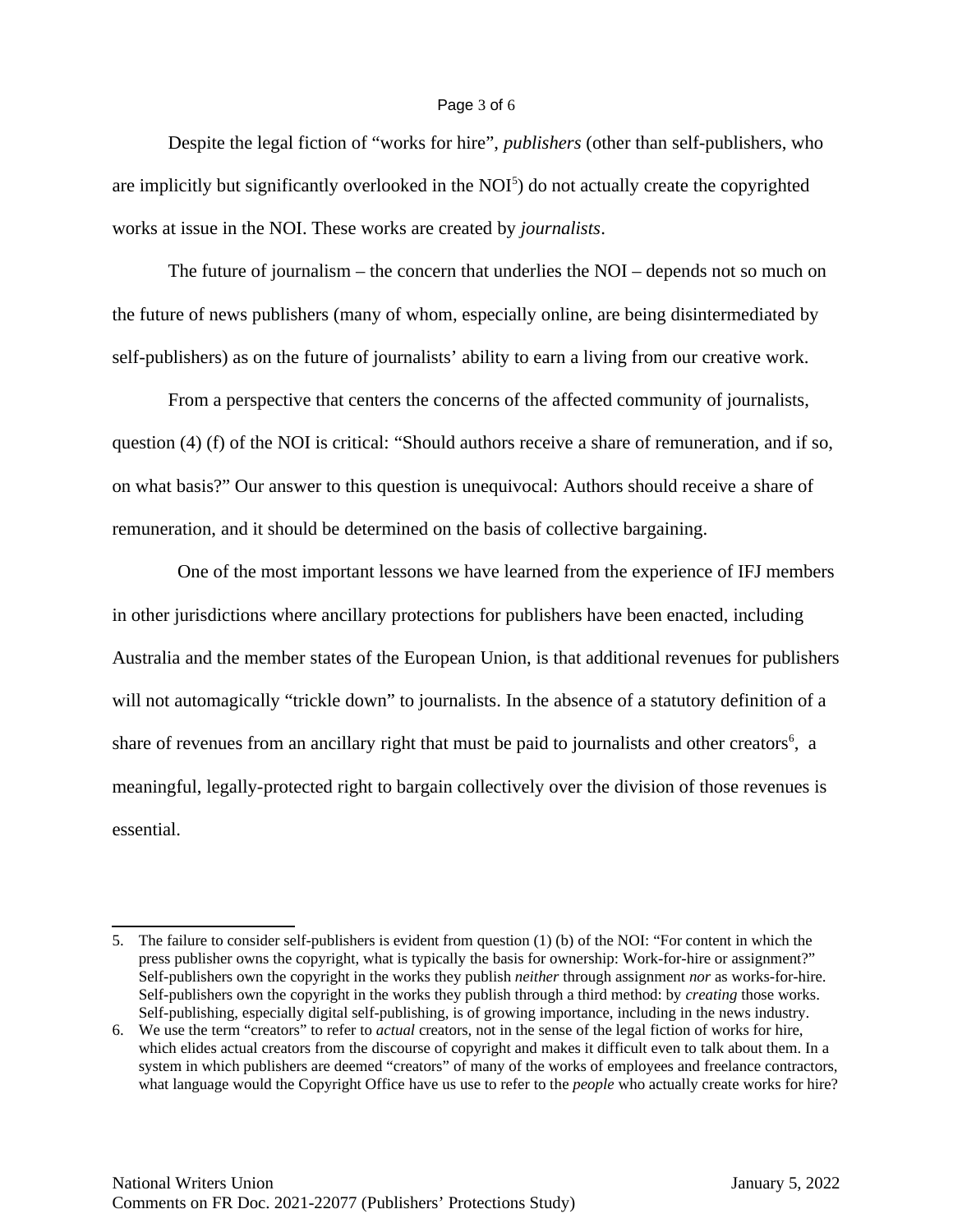#### Page 4 of 6

Many of the responses to the NOI, and many participants in the roundtable, noted that the issues of copyright law raised by the NOI cannot be separated from competition (antitrust) law.

We agree. These need to be considered together, and not in isolation. But the NOI also raises inseparable issues of *labor law*, especially as it applies to freelancers and self-publishers. Our rights are implicated as *workers* as well as copyright holders (or creators of works for hire).

The imbalance of bargaining power between the dominant "news aggregators" and the much larger number of "press publishers" (as these terms are used in the NOI), is mirrored in the imbalance of bargaining power between press publishers and individual journalists and creators.

This imbalance is hugely exacerbated by the fact that the limited exception to U.S. antitrust law for collective bargaining by labor unions on behalf of *employees* has been construed not to extend to freelancers, independent contractors, or self-publishers, who make up a growing share of journalists as salaried newsroom staff is cut back in favor of outsourcing to freelancers.

It is therefore *essential*, in our view, that any new exception to antitrust law to permit collective bargaining by press publishers with news aggregators either:

- 1. include a provision that expressly permits collective bargaining by creators (including freelancers, independent contractors, self-publishers, and all other actual creators of works for hire) with publishers and news aggregators regarding the division of revenues from any new ancillary or other rights for publishers; or
- 2. be enacted concurrently with a more general express antitrust exception permitting collective bargaining by freelancers, independent contractors, self-publishers, and all other actual creators of works for hire.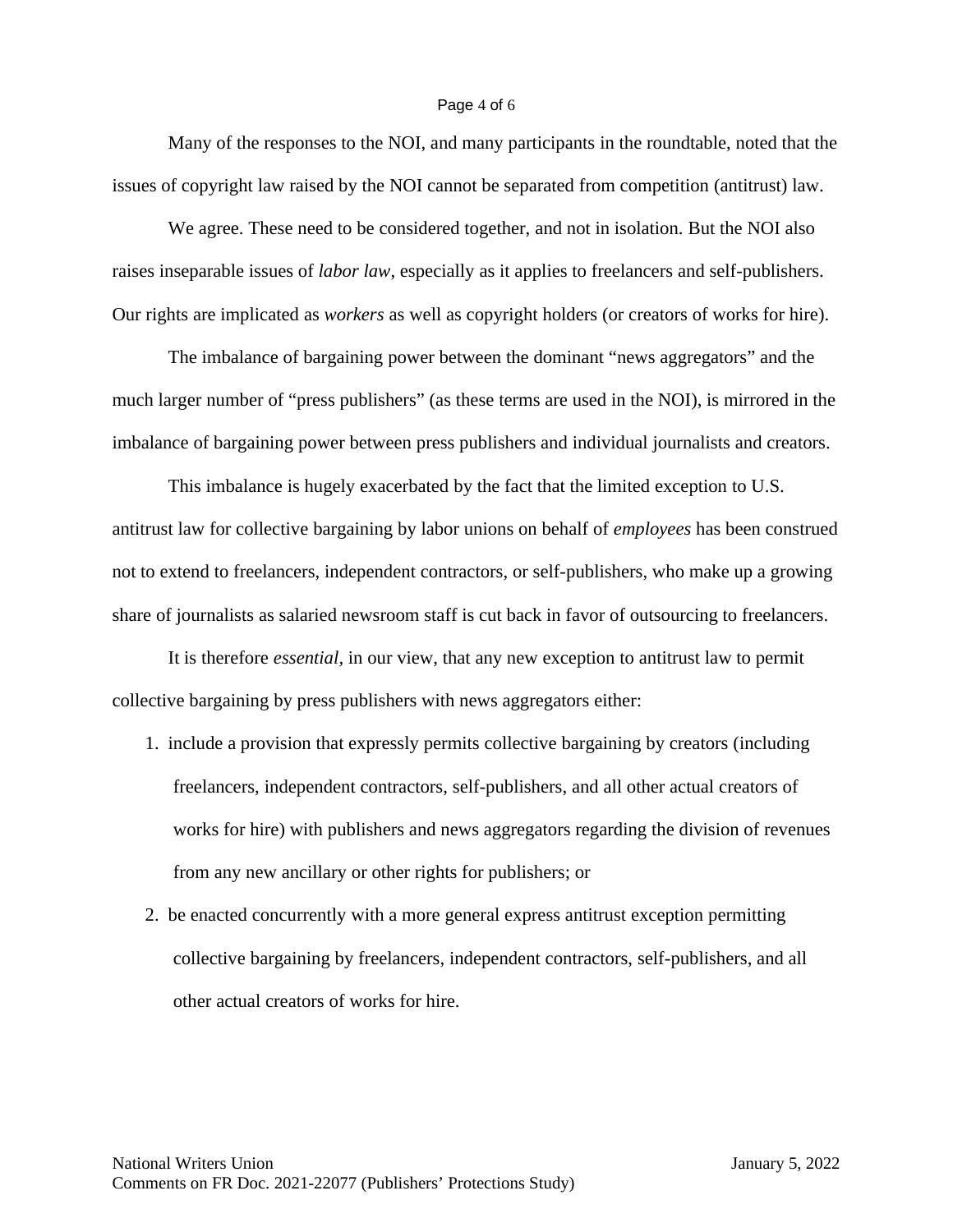### Page 5 of 6

In the NOI, the Copyright Office also asks, "Would granting additional rights to press publishers affect United States compliance with the Berne Convention or any other international treaty to which it is a party?"

While granting additional rights to press publishers would not be contrary to the Berne Convention or other international treaties to which the U.S. is a party, it would not bring the U.S. into compliance with those treaties. Although we recognize that this study is unlikely to lead to legislation to bring the U.S. into compliance with its copyright treaty obligations, we are obliged – since the Copyright Office has asked – to reiterate for the record our longstanding position that bringing the U.S. into compliance with its treaty obligations would require:

- 1. Repeal of the requirement for registration of copyright as a prerequisite for recovery of attorney's fees, even for foreign works, which in most cases denies authors the "effective" enforcement procedures that the WIPO Copyright Treaty requires the U.S. to provide for "any" infringement<sup>[7](#page-4-0)</sup>;
- 2. Statutory protection with an effective remedy for violations of authors moral rights; and
- 3. Statutory protection with an effective remedy for violations of Article 10 (3) of the Berne Convention ("Where use is made of works in accordance with the preceding paragraphs of this Article, mention shall be made of the source, *and of the name of the author, if it appears thereon*"), which is almost universally violated by news aggregators who identify the source but not the author of news reports.

<span id="page-4-0"></span><sup>7.</sup> While we appreciate the action taken by the Copyright Office, in response to our petition for rulemaking, to create a procedure for group registration of a limited number of works distributed online, this does nothing to address the absence of procedures, guidance, or any practical method for registering copyright in more extensive and/or dynamic bodies of Web content without prohibitively burdensome and time-consuming fees and forms. Promulgation of such procedures, if designed for ease of use and minimization of the burden required for registration, would be one of the easiest and most significant steps that the Copyright Office could take, on its own authority and without the need for any statutory changes, to enable effective remedies for infringement.